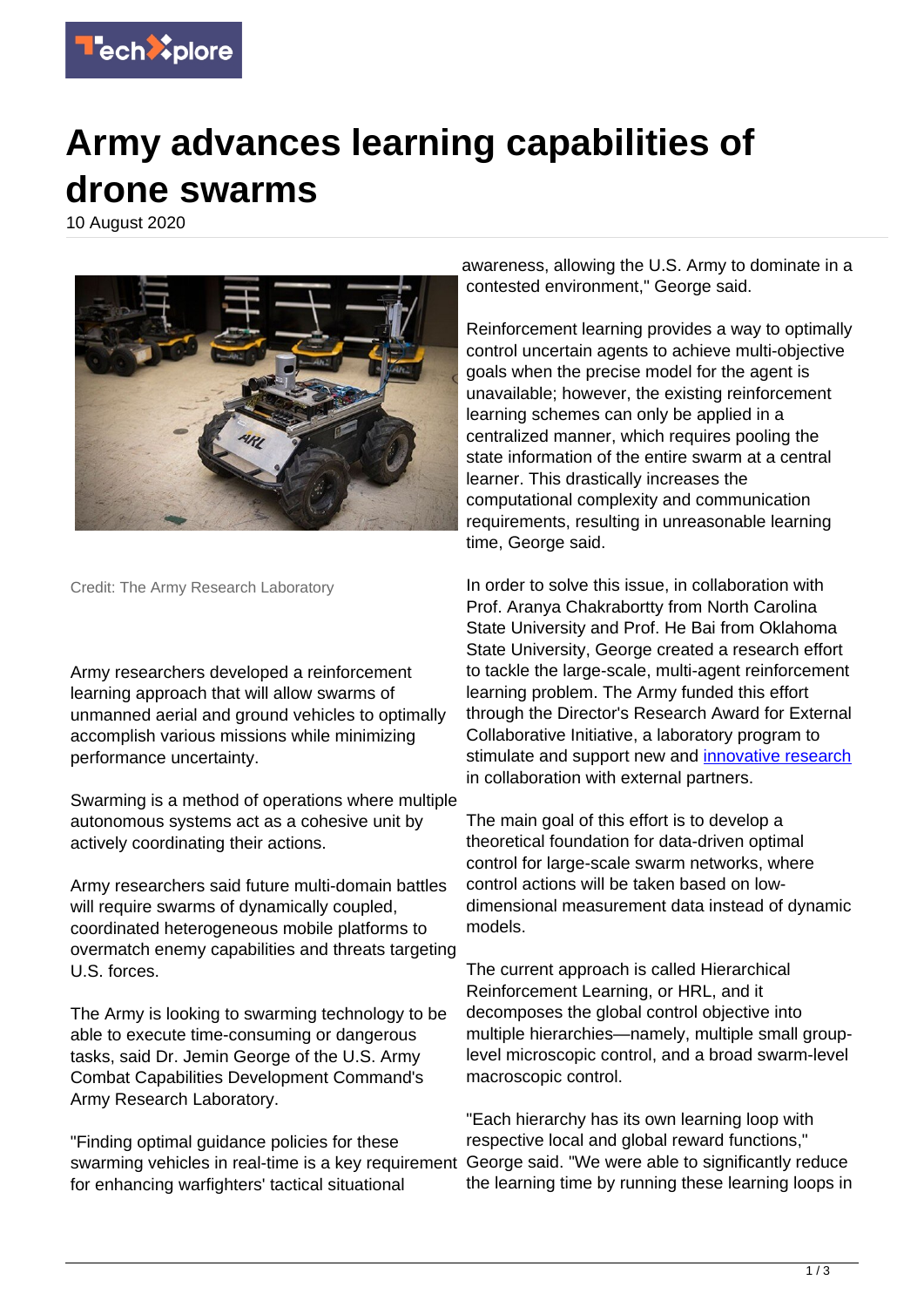parallel."



Army researchers envision a hierarchical control for ground vehicle and air vehicle coordination. Credit: U.S. Army graphic

According to George, online reinforcement learning control of swarm boils down to solving a large-scale The team is currently working to further improve algebraic matrix Riccati equation using system, or swarm, input-output data.

The researchers' initial approach for solving this large-scale matrix Riccati equation was to divide the swarm into multiple smaller groups and implement group-level local reinforcement learning in parallel while executing a global reinforcement learning on a smaller dimensional compressed state from each group.

Their current HRL scheme uses a decupling mechanism that allows the team to hierarchically approximate a solution to the large-scale matrix equation by first solving the local [reinforcement](https://techxplore.com/tags/reinforcement/) learning problem and then synthesizing the global control from local controllers (by solving a least squares problem) instead of running a global [reinforcement learning](https://techxplore.com/tags/reinforcement+learning/) on the aggregated state. This further reduces the learning time.

Experiments have shown that compared to a centralized approach, HRL was able to reduce the learning time by 80% while limiting the optimality loss to 5%.

"Our current HRL efforts will allow us to develop control policies for swarms of unmanned aerial and ground vehicles so that they can optimally accomplish different mission sets even though the individual dynamics for the swarming agents are unknown," George said.

George stated that he is confident that this research will be impactful on the future battlefield, and has been made possible by the innovative collaboration that has taken place.

"The core purpose of the ARL science and technology community is to create and exploit scientific knowledge for transformational overmatch," George said. "By engaging external research through ECI and other cooperative mechanisms, we hope to conduct disruptive foundational research that will lead to Army modernization while serving as Army's primary collaborative link to the world-wide scientific community."

their HRL control scheme by considering optimal grouping of agents in the swarm to minimize computation and communication complexity while limiting the optimality gap.

They are also investigating the use of deep recurrent neural networks to learn and predict the best grouping patterns and the application of developed techniques for optimal coordination of autonomous air and [ground vehicles](https://techxplore.com/tags/ground+vehicles/) in Multi-Domain Operations in dense urban terrain.

George, along with the ECI partners, recently organized and chaired an invited virtual session on Multi-Agent Reinforcement Learning at the 2020 American Control Conference, where they presented their research findings.

 **More information:** He Bai et al, Hierarchical Control of Multi-Agent Systems using Online Reinforcement Learning, 2020 American Control Conference (ACC) (2020). [DOI:](http://dx.doi.org/10.23919/ACC45564.2020.9147329) [10.23919/ACC45564.2020.9147329](http://dx.doi.org/10.23919/ACC45564.2020.9147329)